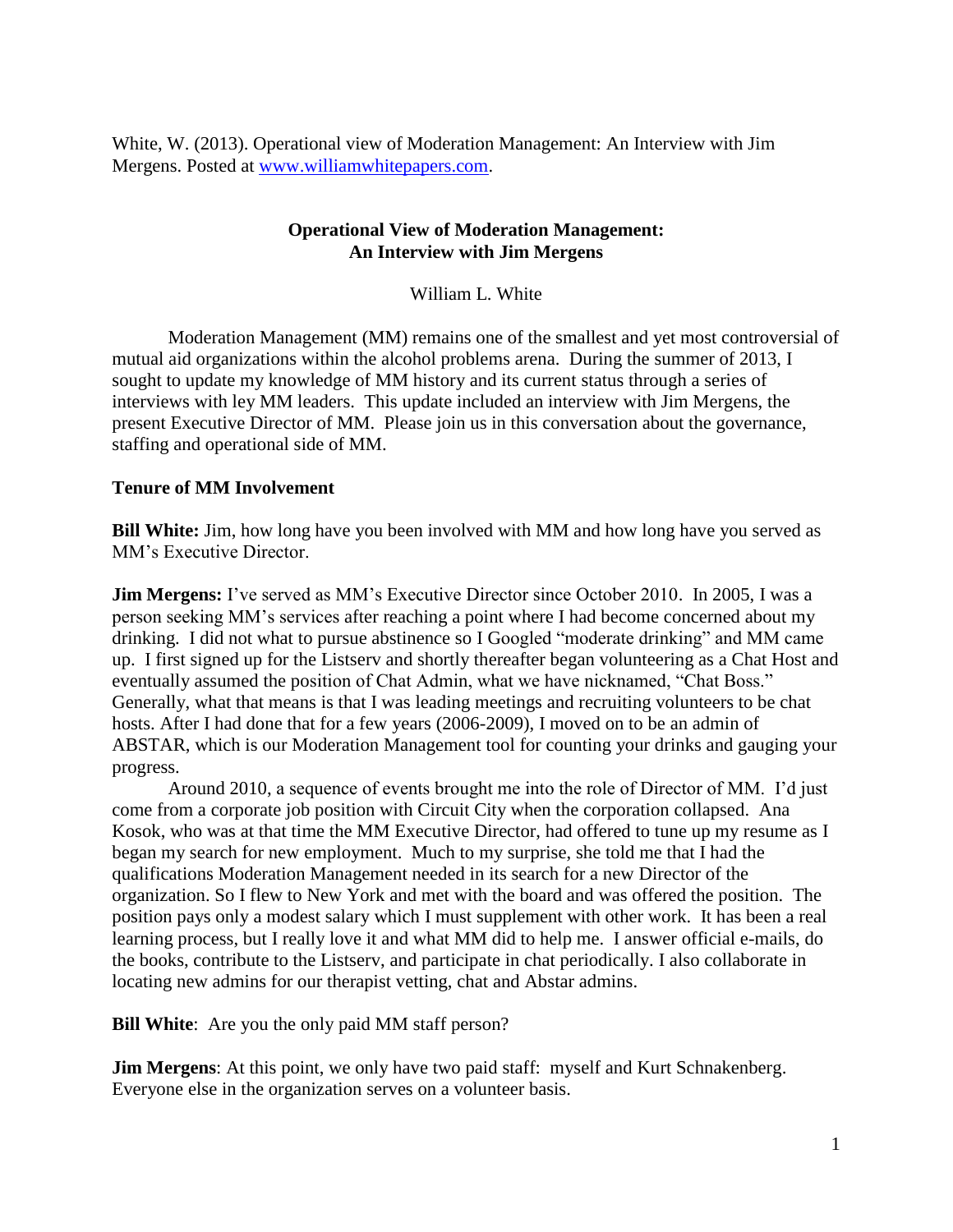# **MM Governance**

**Bill White:** Jim, how would you describe the governance of MM? How are decisions and policies made within the organization?

**Jim Mergens:** It's a two-fold thing: activities of staff and volunteers and activities of the MM Board of Directors. First, I make decisions on day-to-day decisions and delegate many functions to others within the organization. Kurt Schnakenberg, as you know, is webmaster and so he and another fellow named Eric regularly update our site and manage the Listserv. (Listserv is a function of MM where people post their experiences and ask questions.) We also have a forum, which is overseen by Donna Dierker. There is also the MM chat room on Mondays, Tuesdays and Wednesdays with a long term MMer coordinating chats and recruiting new volunteers. He's been at it for a couple of years now and leads the more formal Tuesday night online meeting. I do a lot of the administrative work such as pay the bills, balance the books, answer emails and organize the Moderation Management Board of Directors meetings.

**Bill White:** How many MM board members are there, and what role do they play setting policies and procedures for MM?

**Jim Mergens:** We currently have seven board members: Chairman Andrew Tatarsky, Ph.D., Michael Benibgui, Ph.D., Reid K. Hester, Ph.D., Tom Horvath, Ph.D., Marc F. Kern, Ph.D., John Pasagiannis, Ph.D. and Frederick Rotgers, Psy.D. The board of directors are all therapeutic/research professionals who provide their input to policy discussions. The Moderation Management Board of Directors votes on any proposed policy changes for MM.

**Bill White:** I get asked sometimes, "Is Moderation Management run by its members or is it run by treatment professionals." Are there people on the board who are members of MM and who have experiential knowledge from using MM for management of their own drinking?

**Jim Mergens**: The MM board is primarily a professional/scientific advisory board in addition to a policy board. They are, for the most part, treatment professionals.

**Bill White:** What are the sources of funds that support MM as an organization?

**Jim Mergens:** Our funding comes from two primary sources: from the membership itself and from MM-friendly therapists. The former comes from periodic fundraisers where we send out an appeal to members for support. The latter involves an annual request for financial support from those MM-friendly therapists who are listed on our site—usually a donation like \$50. We also have sponsors of the MM site. One sponsor, Dr. Reid Hester, sends Moderation Management a check from the proceeds from his site, Moderate Drinking.com, which varies considerably from month to month. In short, we're always operating on a shoestring.

**Bill White:** What is the annual operating budget of Moderation Management?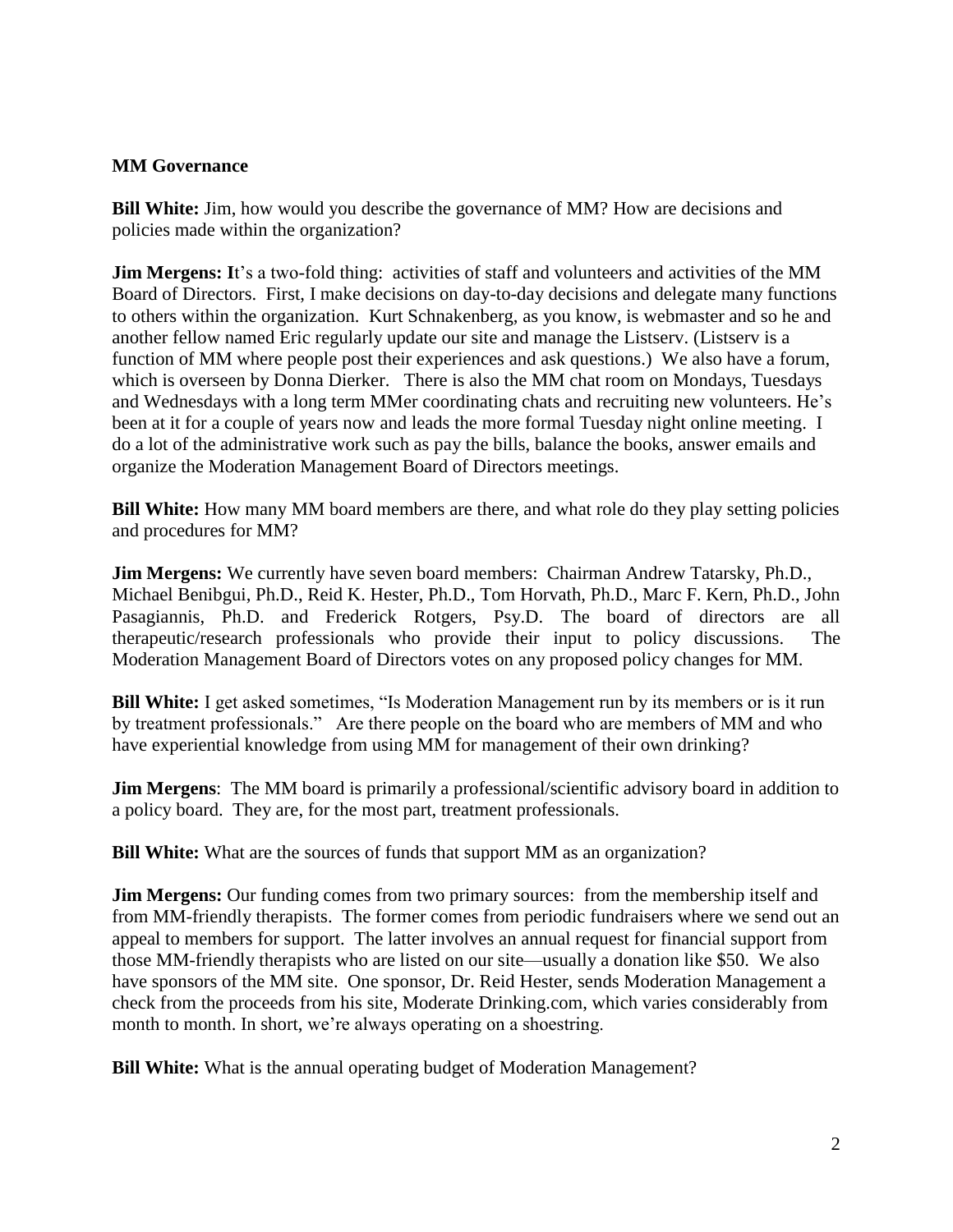#### **Jim Mergens:** It's less than \$25,000 per year.

#### **Current Status of MM**

**Bill White:** What is the current number of face-to-face MM meetings in the United States and in other countries?

**Jim Mergens:** We have twenty two active face-to-face meetings. The majority of them are in the states but we also have a meeting in Bangkok, Thailand, London, England, Dundee, Scotland and Berlin, Germany. There are also six "emerging meetings" that are in the process of being started and developing. It's where a person will show an interest in starting a meeting and running it. We currently have five on that list. We're also developing a meeting in Kentucky, a new one on Long Island in New York, one in Toronto, Canada and one in Brussels, Belgium.

**Bill White:** Is there a way you quantify the level of online MM activity?

**Jim Mergens:** I would say we have about 500 people involved in active participation at any time on the forum and we have 80-100 active contributors on our Listserv. A lot of members have been involved on a fairly informal basis, which we call "lurkers." They're fairly anonymous, mostly following the discussions on the List Serve and on the Forum. And for the ABSTAR program, which is probably one of our most active programs, there are five thousand people subscribed. Some of those are duplicate members. A more realistic number is about two thousand or so. Abstar is a counting database where member can enter their numbers of drinks on a private or a public basis, usually using pseudonyms. It's used to monitor their progress towards achieving their drinking goals.

There are many different venues in terms of chat. Any given night, we'll have about 10- 25 people go into the chat room to express their thinking on either their personal issues or pose questions in general about Moderation Management. We also have what we call our "Book", *Responsible Drinking* that was authored by Fred Rotgers Psy.D, Marc Kern Ph.D and Rudy Hoetzel. In fact, there's a discussion of various chapters of the book held on Monday nights where people discuss the information and issues in the book. It covers every aspect from starting out in MM, figuring out what the program is all about, self-assessment and how to make a decision whether or not moderate drinking or abstinence would be the best choice for you.

The idea is to quickly determine for yourself and in your life whether or not moderate drinking is for you or not. There's actually a segment of Moderation Management which is comprised of non-drinkers. They're closely associated with MM, most having been involved in MM for a long time. They've gone through the ups and downs of maintaining moderate drinking and they've decided to seek the abstinence route. For those choosing moderation, they learn the MM tools to drink moderately such as delaying the daily start time of drinking, having a set time between drinks, and having regular days of abstinence to keep our tolerances low. We also have guidelines for number of drinks to maintain a blood alcohol level of below .055 or less in order to not get overly intoxicated and yet enjoy what has been nicknamed "the Moderate Buzz." It is also suggested that people begin MM with a 30-day abstinence period.

#### **The Future of MM**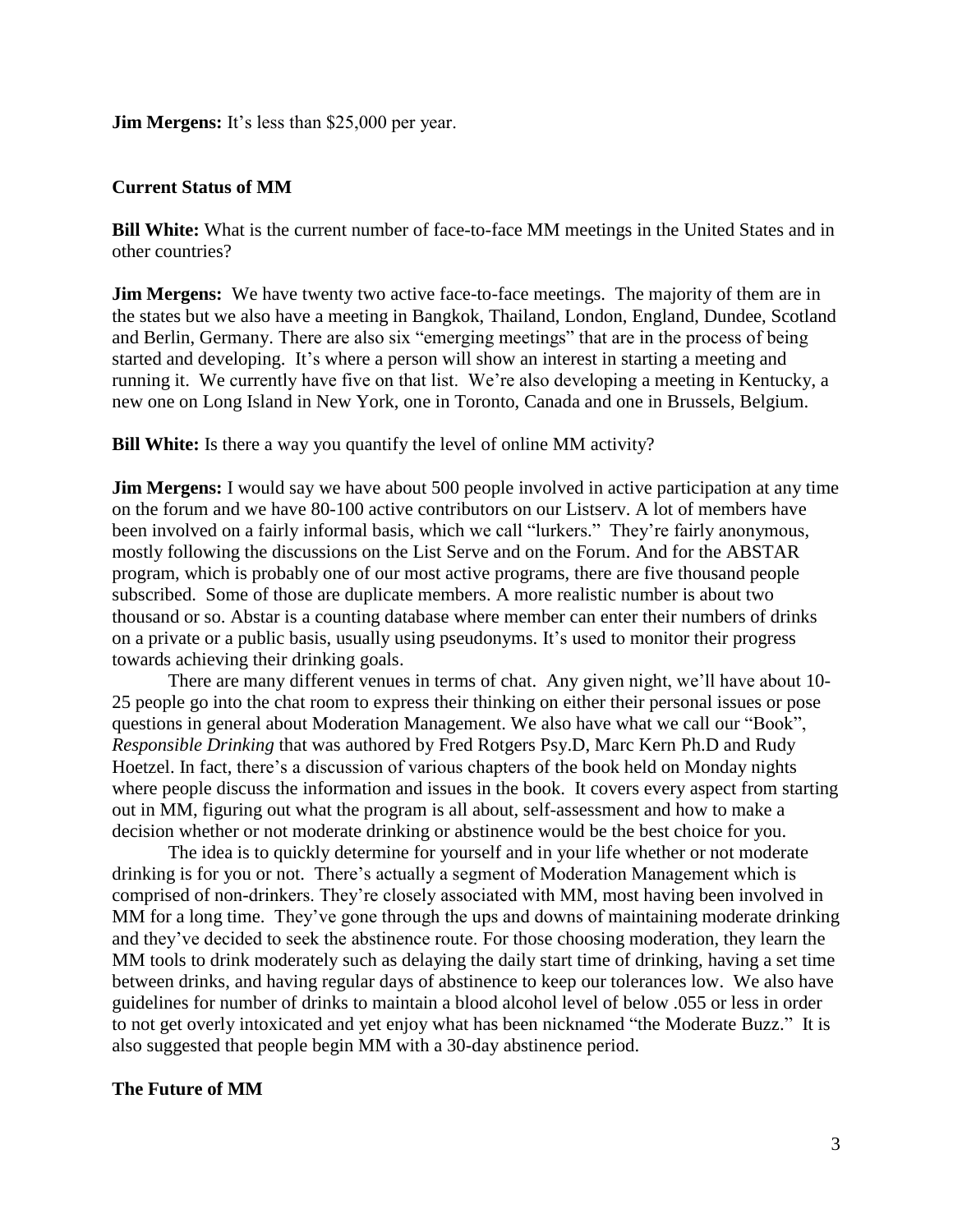**Bill White:** What is your personal vision for the future of MM?

**Jim Mergens:** The future of MM is always a concern since MM is comprised almost exclusively of volunteers. I think our goal is just to obtain an operational presence and find a way not to be so terribly dependent on donations and all the ups and downs that come with that. I am not a crackerjack grant person and it seems like a lot of the grant money has dried up. It hasn't deterred me and it's a goal of mine to pursue them. The goal for MM as I see it is to have a healthy operating budget, a good cohesive team to administer our various services to serve our membership and mainly to promote MM through various forms of publicity. A lot of our board members use Twitter to publish stories and articles about Moderation Management. I have started an MM Facebook page, and so we are getting into social media. We are strongly allied with Harm Reduction groups and expect that association will continue.

**Bill White:** What do you think MM's most significant contribution has been within the whole spectrum of resources for alcohol and other drug problems?

**Jim Mergens:** I think MM has made multiple contributions. We're very well placed. When "moderate drinking" is Googled, we will typically come up as one of the first organizations listed. A lot of people who are concerned about their drinking will simply get on the web and Google a subject related to drinking problems or moderate drinking and, more often than not, Moderation Management will come up as a source. The challenge we face is to serve a constantly evolving membership. The real goal of Moderation Management is to get people involved, get them to address their drinking and then ideally move on to a place where drinking is a small, but enjoyable part of their lives. Our active membership will turn over frequently, probably every 60 to 90 days. There are people who stick around to provide anecdotal advice to discussions in chat and on Listserv in the forum, but generally speaking, the most active members are people who have just come in don't know much about moderate drinking, didn't know it was really an option and are assisted to develop their own moderation techniques. Some stick around long term to contribute and share their experiences and successes and a lot of them go on to live their lives, what I like to call "graduating" from Moderation Management.

**Bill White:** That could be good for individuals who got what they were seeking from MM, but it would seem to create an inherent instability for MM as an organization.

**Jim Mergens:** Well, that is possible, but I do not see MM developing a large membership that maintains lifelong involvement in MM. Our future is in getting the word out via the various internet venues and simply keeping the word out there and growing the membership as we move along. Our membership will ebb and flow based on our level of public and online visibility. It also depends a lot on each individual person progresses within the MM program.

**Bill White:** Jim, thank you for taking this time with to share your work with and thoughts about MM.

**Acknowledgement**: Support for this interview series is provided by the Great Lakes Addiction Technology Transfer Center (ATTC) through a cooperative agreement from the Substance